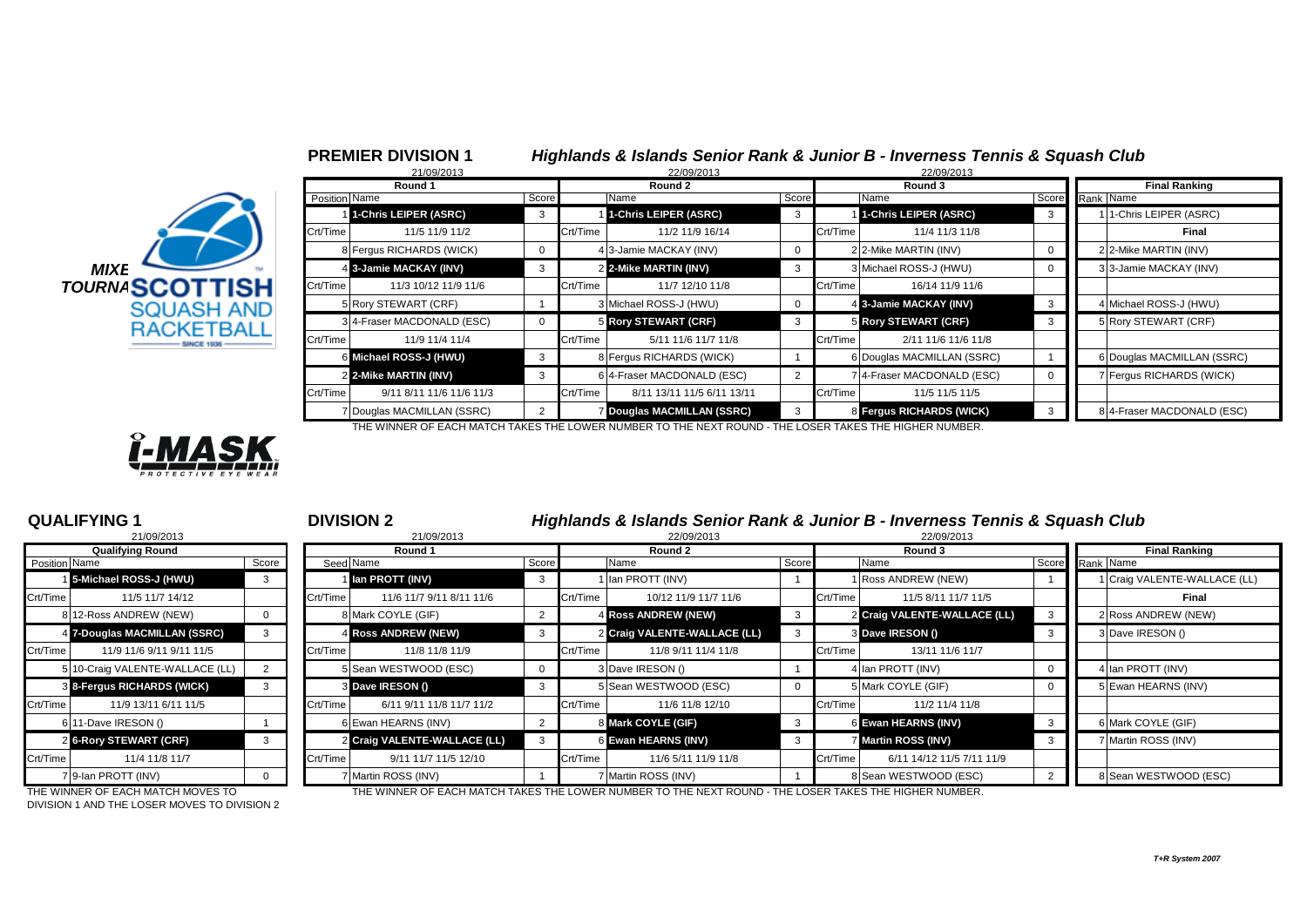## **QUALIFYING 2** <sup>2</sup> **DIVISION 3** *Highlands & Islands Senior Rank & Junior B - Inverness Tennis & Squash Club* 21/09/2013 8 21/09/2013 22/09/2013 22/09/2013 **Qualifying Round Round 1 Round 2 Round 3 Final Ranking** Position Name Score Score Seed Name Seed Name Score Name Score Score Name Score Name Score Score Rank Name 1 **13-Ewan HEARNS (INV)** 3 1 **Daniel MACKINTOSH (NAI)** 3 1 **Daniel MACKINTOSH (NAI)** 3 1 Daniel MACKINTOSH (NAI) 1 1 Ross HENDERSON (INV) Crt/Time 11/4 11/5 11/2 Crt/Time 11/7 11/7 11/4 Crt/Time 11/8 10/12 12/10 11/9 Crt/Time 11/8 11/5 9/11 11/8 **Final** 8 20-Sean KELLY (INV) 0 8 Dave DILLNUTT () 8 4 Sean KELLY (INV) 1 2 Ross HENDERSON (INV) 3 3 2 Daniel MACKINTOSH (NAI) 4 **15-Martin ROSS (INV) 3 4 Sean KELLY (INV)** 3 2 |Jordan GEDDES (INV) 3 |Jordan GEDDES (INV) 2 3 |Sean KELLY (INV) Crt/Time 12/10 7/11 8/11 11/9 13/11 Crt/Time 11/8 11/3 8/11 11/4 Crt/Time 11/9 9/11 8/11 12/10 11/3 Crt/Time 11/9 9/11 11/3 15/17 11/9 5 18-Claire GADSBY (CRF) 2 5 Ailsa POLWORTH () 1 3 **Ross HENDERSON (INV)** 3 4 **Sean KELLY (INV)** 3 4 Jordan GEDDES (INV) 3 **16-Mark COYLE (GIF)** 3 3 | 3 Ross HENDERSON (INV) 3 | 5 Ailsa POLWORTH () 2 | 5 Claire GADSBY (CRF) 3 | 3 | 5 **Claire GADSBY (CRF**) Crt/Time | 11/0 11/8 11/9 | Crt/Time | 11/6 11/8 11/7 | Crt/Time | 11/3 16/14 7/11 11/2 | Crt/Time | 9/11 11/8 9/11 11/3 11/8 6 19-Ross HENDERSON (INV)  $\begin{vmatrix} 0 & 1 \end{vmatrix}$  6 Alasdair PROTT (INV)  $\begin{vmatrix} 0 & 8 \end{vmatrix}$  **Bave DILLNUTT ()** 3 6 Claire GADSBY (CRF) 3 8 6 Dave DILLNUTT () 2 14-Daniel MACKINTOSH (NAI) 0 2 Claire GADSBY (CRF) 2 6 Alasdair PROTT (INV) 1 7 **Alasdair PROTT (INV)** 3 7 Alasdair PROTT (INV) Crt/Time | 11/5 11/3 12/10 | Crt/Time | 7/11 11/5 11/7 3/11 13/11 | Crt/Time | 13/11 11/3 11/8 | Crt/Time | 11/2 13/11 9/11 11/9 7 **17-Sean WESTWOOD (ESC)** 3 7 **Jordan GEDDES (INV)** 3 7 **Claire GADSBY (CRF)** 3 8 Ailsa POLWORTH () 1 8 Ailsa POLWORTH () THE WINNER OF EACH MATCH MOVES TO THE WINNER OF EACH MATCH TAKES THE LOWER NUMBER TO THE NEXT ROUND - THE LOSER TAKES THE HIGHER NUMBER.

DIVISION 2 AND THE LOSER MOVES TO DIVISION 3

| <b>QUALIFYING 3</b>  |                             |       | <b>DIVISION 4</b> |                               |                | Highlands & Islands Senior Rank & Junior B - Inverness Tennis & Squash Club |                           |       |          |                           |        |  |            |  |  |
|----------------------|-----------------------------|-------|-------------------|-------------------------------|----------------|-----------------------------------------------------------------------------|---------------------------|-------|----------|---------------------------|--------|--|------------|--|--|
|                      | 21/09/2013                  |       |                   | 21/09/2013                    |                |                                                                             | 22/09/2013                |       |          | 22/09/2013                |        |  |            |  |  |
|                      | <b>Qualifying Round</b>     |       |                   | Round 1                       |                |                                                                             | Round 2                   |       |          | Round 3                   |        |  |            |  |  |
| <b>Position</b> Name |                             | Score |                   | Seed Name                     | Score          |                                                                             | Name                      | Score |          | Name                      | Score  |  | Rank Name  |  |  |
|                      | 1 21-Alasdair PROTT (INV)   |       |                   | <b>Scott FRASER (INV)</b>     | 3              |                                                                             | <b>Scott FRASER (INV)</b> | 3     |          | Scott FRASER (INV)        |        |  | Jonatha    |  |  |
| Crt/Time             | 11/1 11/3 12/10             |       | Crt/Time          | 14/12 7/11 11/4 9/11 11/9     |                | Crt/Time                                                                    | 11/6 11/3 11/9            |       | Crt/Time | 11/1 11/5 11/3            |        |  |            |  |  |
|                      | 8 28-George PORTER ()       |       |                   | 8 James RICHES (ESC)          | $\overline{2}$ |                                                                             | 4 George PORTER ()        |       |          | 2 Jonathan BRADY (GIF)    | -3     |  | 2 Scott FF |  |  |
|                      | 4 23-Jordan GEDDES (INV)    | 3     |                   | 4 George PORTER ()            | 3              |                                                                             | 2 Fergus ANDREW (NEW)     |       |          | 3 Fergus ANDREW (NEW)     |        |  | 3 George   |  |  |
| Crt/Time             | 11/9 11/9 11/4              |       | Crt/Time          | 11/9 11/5 11/7                |                | Crt/Time                                                                    | 11/9 5/11 11/8 11/5       |       | Crt/Time | 8/11 11/2 11/8 11/6       |        |  |            |  |  |
|                      | 5 26-Davie WOOD ()          |       |                   | 5 Emma FITZSIMMONS (DUN)      | 0              |                                                                             | 3 Jonathan BRADY (GIF)    | 3     |          | 4 George PORTER ()        | - 3    |  | 4 Fergus   |  |  |
|                      | 3 24-Dave DILLNUTT ()       | 3     |                   | <b>8 Jonathan BRADY (GIF)</b> | 3              |                                                                             | 5 Emma FITZSIMMONS (DUN)  |       |          | 5 James RICHES (ESC)      |        |  | 5 Jack OF  |  |  |
| Crt/Time             | 6/11 1/11 12/10 11/6 11/8   |       | Crt/Time          | 11/0 11/5 11/2                |                | Crt/Time                                                                    | 11/9 4/11 11/9 12/10      |       | Crt/Time | 6/11 11/9 11/8 11/5       |        |  |            |  |  |
|                      | 6 27-Jonathan BRADY (GIF)   |       |                   | 6 Jack ORR (CRF)              | 0              |                                                                             | 8 James RICHES (ESC)      | 3     |          | 6 Jack ORR (CRF)          | $_{3}$ |  | 6 James F  |  |  |
|                      | 2 22-Scott FRASER (INV)     |       |                   | 2 Davie WOOD ()               | $\mathbf 0$    |                                                                             | 6 Jack ORR (CRF)          | 3     |          | 7 Davie WOOD ()           |        |  | 7 Emma F   |  |  |
| Crt/Time             | 9/11 15/13 11/6 11/3        |       | Crt/Time          | 11/4 11/8 11/6                |                | Crt/Time                                                                    | 8/11 11/9 11/8 11/8       |       | Crt/Time | 11/6 12/14 8/11 11/9 11/6 |        |  |            |  |  |
|                      | <b>25-Ailsa POLWORTH ()</b> |       |                   | <b>Fergus ANDREW (NEW)</b>    | 3              |                                                                             | 7 Davie WOOD ()           |       |          | 8 Emma FITZSIMMONS (DUN)  | 3      |  | 8 Davie W  |  |  |

|               | 21/09/2013                |       |          | 21/09/2013                |       |          | 22/09/2013                    |       |          | 22/09/2013             |  |                          |
|---------------|---------------------------|-------|----------|---------------------------|-------|----------|-------------------------------|-------|----------|------------------------|--|--------------------------|
|               | <b>Qualifying Round</b>   |       |          | Round 1                   |       |          | Round 2                       |       |          | Round 3                |  | <b>Final Ranking</b>     |
| Position Name |                           | Score |          | Seed Name                 | Score |          | Name                          | Score |          | Name                   |  | Score Rank Name          |
|               | 21-Alasdair PROTT (INV)   |       |          | <b>Scott FRASER (INV)</b> |       |          | <b>Scott FRASER (INV)</b>     |       |          | 1 Scott FRASER (INV)   |  | Jonathan BRADY (GIF)     |
| Crt/Time      | 11/1 11/3 12/10           |       | Crt/Time | 14/12 7/11 11/4 9/11 11/9 |       | Crt/Time | 11/6 11/3 11/9                |       | Crt/Time | 11/1 11/5 11/3         |  | Final                    |
|               | 8 28-George PORTER ()     |       |          | 8 James RICHES (ESC)      |       |          | 4 George PORTER ()            |       |          | 2 Jonathan BRADY (GIF) |  | 2 Scott FRASER (INV)     |
|               | 4 23-Jordan GEDDES (INV)  | -3    |          | George PORTER ()          |       |          | 2 Fergus ANDREW (NEW)         |       |          | 3 Fergus ANDREW (NEW)  |  | 3 George PORTER ()       |
| Crt/Time      | 11/9 11/9 11/4            |       | Crt/Time | 11/9 11/5 11/7            |       | Crt/Time | 11/9 5/11 11/8 11/5           |       | Crt/Time | 8/11 11/2 11/8 11/6    |  |                          |
|               | 5 26-Davie WOOD ()        |       |          | 5 Emma FITZSIMMONS (DUN)  |       |          | <b>3 Jonathan BRADY (GIF)</b> |       |          | 4 George PORTER ()     |  | 4 Fergus ANDREW (NEW)    |
|               | 3 24-Dave DILLNUTT ()     |       |          | 3 Jonathan BRADY (GIF)    |       |          | 5 Emma FITZSIMMONS (DUN)      |       |          | 5 James RICHES (ESC)   |  | 5 Jack ORR (CRF)         |
| Crt/Time      | 6/11 1/11 12/10 11/6 11/8 |       | Crt/Time | 11/0 11/5 11/2            |       | Crt/Time | 11/9 4/11 11/9 12/10          |       | Crt/Time | 6/11 11/9 11/8 11/5    |  |                          |
|               | 6 27-Jonathan BRADY (GIF) |       |          | 6 Jack ORR (CRF)          |       |          | 8 James RICHES (ESC)          |       |          | 6 Jack ORR (CRF)       |  | 6 James RICHES (ESC)     |
|               | 2 22-Scott FRASER (INV)   |       |          | 2 Davie WOOD ()           |       |          | 6 Jack ORR (CRF)              |       |          | 7 Davie WOOD ()        |  | 7 Emma FITZSIMMONS (DUN) |

DIVISION 3 AND THE LOSER MOVES TO DIVISION 4

THE WINNER OF EACH MATCH MOVES TO THE WINNER OF EACH MATCH TAKES THE LOWER NUMBER TO THE NEXT ROUND - THE LOSER TAKES THE HIGHER NUMBER.